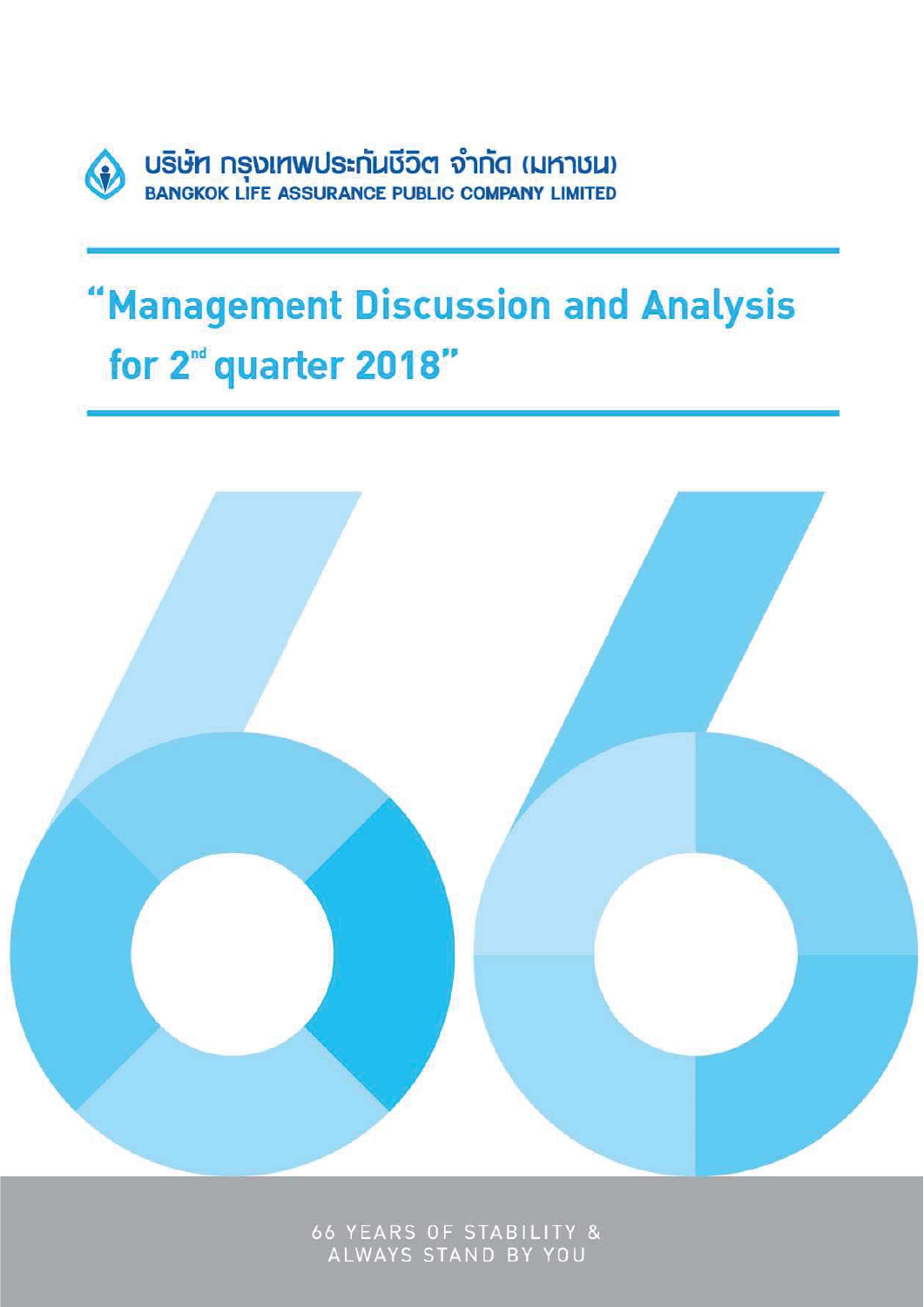#### **Performance Overview**

In Q2/2018, the Company had a net profit of Baht 1,182 million, a decrease of Baht 47 million or 4% from a net profit of Baht 1,229 million posted in Q2/2017.

In the first 6 months of 2018, the Company posted a net profit in a sum of Baht 2,941 million, compared to a net profit of Baht 2,157 million posted in the first 6 months of 2017. In Q1/2018, the Company reversed LAT reserve in a sum of Baht 660 million due to the condition of interest rate which improved to the level that allowed the Company to no longer set LAT reserve as at Q1/2018.

In Q2/2018, the Company had a total revenue of Baht 11,145 million, a decrease of 1% from Q2/2017. Net premiums written amounted to Baht 7,638 million, a decrease of 4%. Total investment income amounted to Baht 3,379 million, an increase of 3% and other incomes amounted to Baht 128 million.

In the first 6 months of 2018, the Company had a total revenue of Baht 27,378 million, an increase of 2% from the first 6 months of 2017. Net premiums written

amounted to Baht 20,300 million, a decrease of Baht 161 million or 1%. Total investment income amounted to Baht 6,784 million, an increase of Baht 595 million or 10% and other incomes amounted to Baht 294 million.

Total expenses in the Q2/2018 were Baht 9,778 million, a decrease of 0.6% from Q2/2017. Underwriting expenses amounted to Baht 9,347 million, a decrease of 1% and operating expenses amounted to Baht 431 million, an increase of 2%.

In the first 6 months of 2018, total expenses were Baht 23,916 million, a decrease of 2% from the first 6 months of 2017. Underwriting expenses amounted to Baht 23,091 million, a decrease of 2% and operating expenses amounted to Baht 825 million, an increase of 4%.

Regarding the Company's solvency, the Company's capital adequacy ratio (CAR) as of Q2/2018 was at 241% which is two times greater than the minimum level required by the Office of Insurance Commission (OIC).

#### **Operating Performance**

#### **Table1:** Operating Result Summary

| <b>Ouarter</b> |             |        |             | For 6 months |        |       |        |       |        |
|----------------|-------------|--------|-------------|--------------|--------|-------|--------|-------|--------|
|                |             |        |             | %YoY         |        |       |        |       | 9/6YoY |
|                |             |        |             |              |        |       |        |       |        |
| 7,638          | 100%        | 7,920  | 100%        | -4%          | 20,300 | 100%  | 20,461 | 100%  | $-1\%$ |
| 3,379          | 44%         | 3,281  | 41%         | 3%           | 6.784  | 33%   | 6,189  | 30%   | 10%    |
| 128            | 2%          | 92     | $1\%$       | 39%          | 294    | $1\%$ | 242    | $1\%$ | 22%    |
| 11,145         | 146%        | 11,294 | 143%        | $-1%$        | 27,378 | 135%  | 26,891 | 131%  | 2%     |
|                |             |        |             |              |        |       |        |       |        |
| 9,347          | 122%        | 9,419  | 119%        | $-1\%$       | 23.091 | 114%  | 23,592 | 115%  | $-2%$  |
| 431            | 6%          | 421    | 5%          | 2%           | 825    | 4%    | 791    | 4%    | 4%     |
| 9,778          | 128%        | 9,840  | <b>124%</b> | $-1%$        | 23,916 | 118%  | 24,383 | 119%  | $-2%$  |
| 1,367          | <b>274%</b> | 1,454  | 18%         | $-6%$        | 3,461  | 17%   | 2,508  | 12%   | 38%    |
| (185)          | $-2\%$      | (225)  | $-3%$       | $-18%$       | (520)  | $-3%$ | (351)  | $-2%$ | 48%    |
| 1.182          | 15%         | 1,229  | 16%         | $-4%$        | 2.941  | 14%   | 2,157  | 11%   | 36%    |
|                |             | 2/2018 |             | 2/2017       |        |       | 2018   |       | 2017   |

 $<sup>(1)</sup>$  Net premiums written = first year premiums + renewal year premiums - premiums ceded  $\pm$  unearned premium reserves</sup>

 $^{(2)}$  Total investment income = Net investment income +Gains on investments + Gains on revaluation (Trading securities and Exchange rate)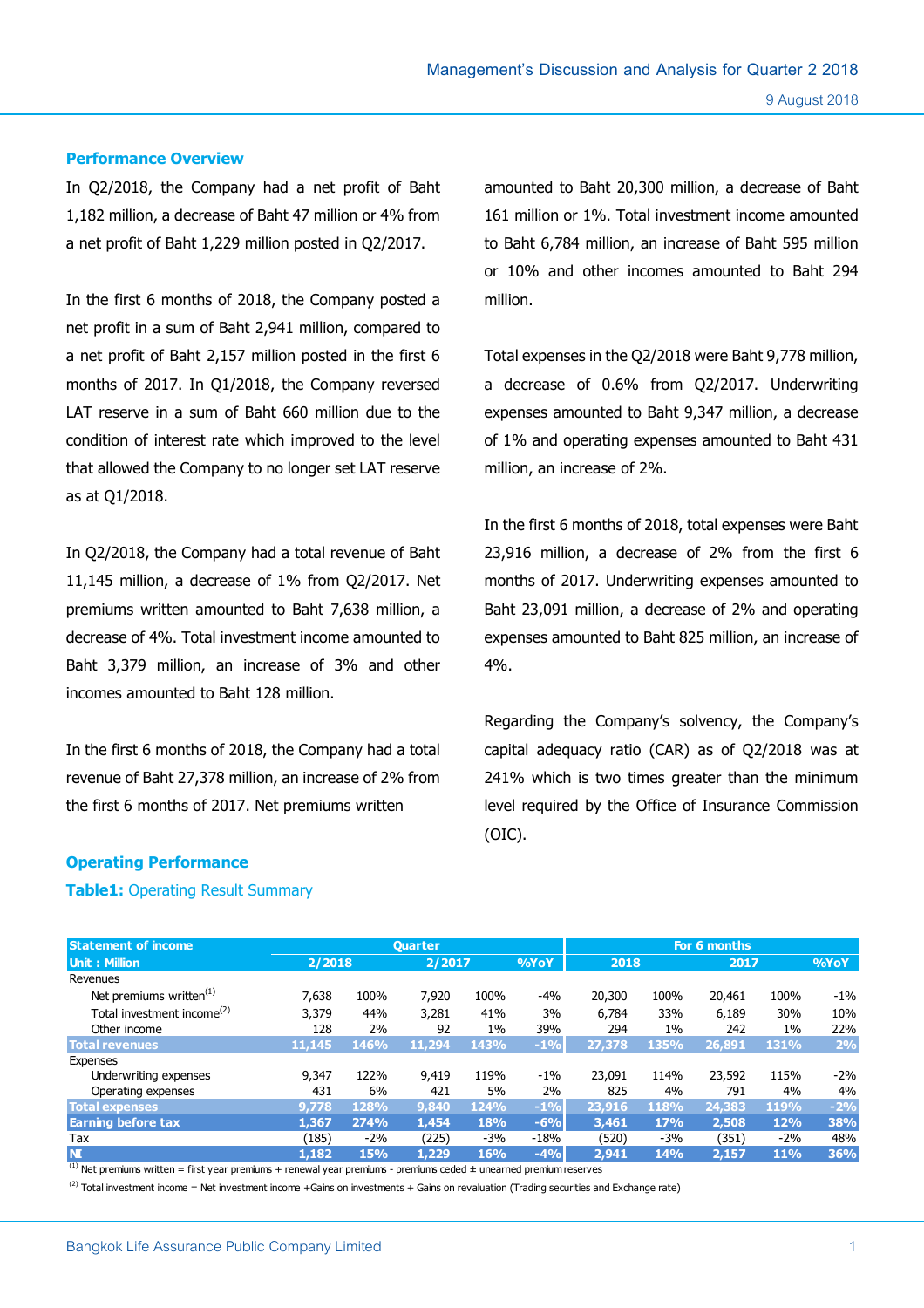#### **Premium Income**

In Q2/2018, net premiums written amounted to Baht 7,638 million, a 4% decrease from Q2/2017. This was mainly contributed to by a decrease in renewal year premiums.

In Q2/2018, first year premiums amounted to Baht 2,093 million, a 12% increase from first year premiums of Baht 1,875 million posted in Q2/2017. Renewal year premiums amounted to Baht 5,732 million, a decrease of 8% and total premiums amounted to Baht 7,825 million, a decrease of 3%. The decrease in renewal premium was due to policies which matured.

Bancassurance channel remained the Company's main distribution channel in Q2/2018. Its total premiums represented 57% of the total premiums earned from all channels, while those earned from the agent channel contributed to 39%. When comparing to the same period of the previous year, the contribution of premiums earned via bancassurance and agent channels to total premiums earned from all channels was 60% and 37%, respectively.

First year premiums in the first 6 months of 2018 amounted to Baht 4,770 million, an 8% growth from the first 6 months of 2017.

Total premiums for the first 6 months of 2018 amounted to Baht 21,130 million, a decrease of 1%. The proportions of premiums from bancassurance and agent channels to total premiums were 65% and 30% respectively. (2017: 65% and 30%, respectively)



Renewal year premiums by channel (million baht)



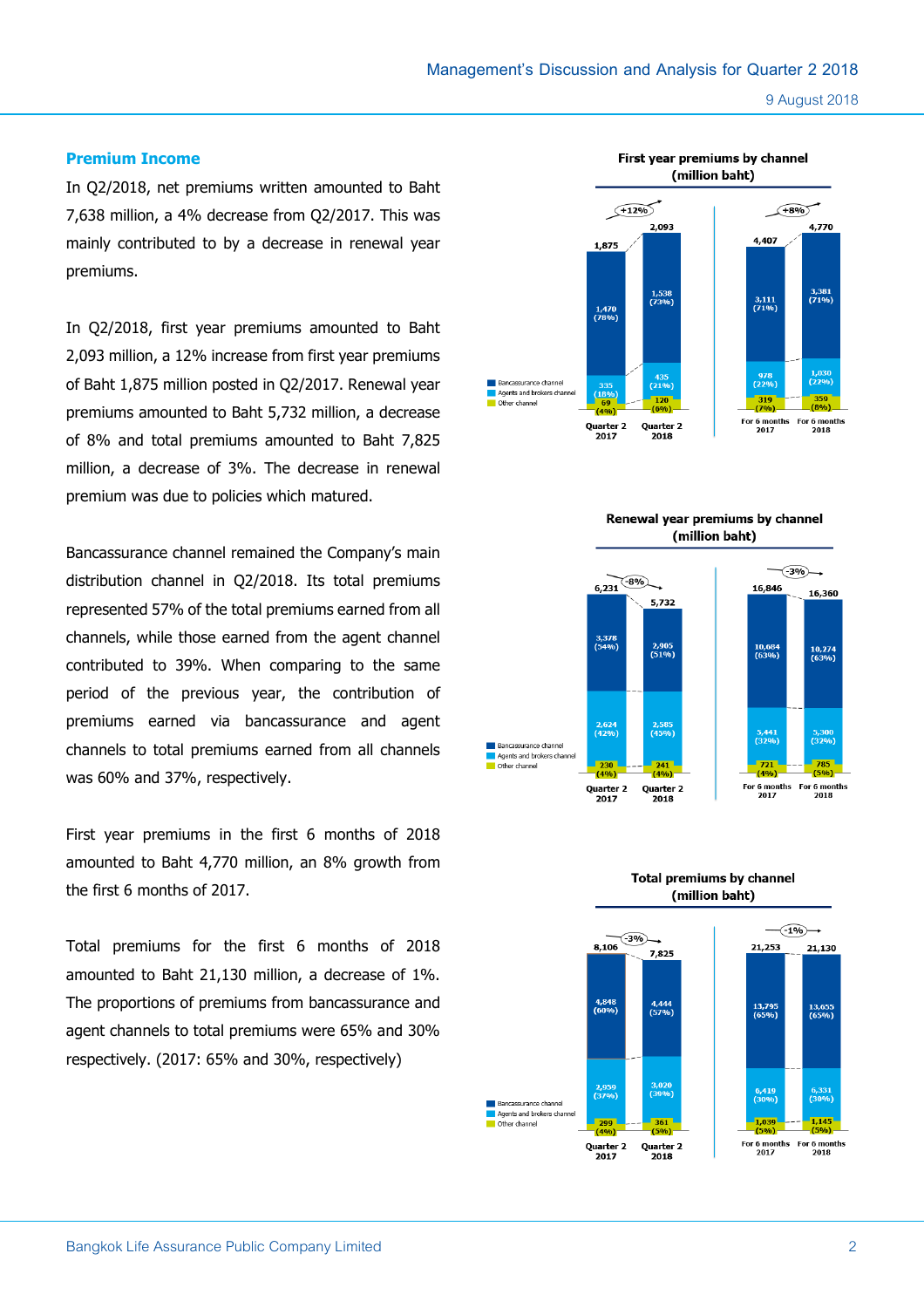9 August 2018

|                                    | <b>Quarter</b> |        |               |        | For 6 months |       |                    |            |
|------------------------------------|----------------|--------|---------------|--------|--------------|-------|--------------------|------------|
| <b>Unit: Million</b>               | 2/2018         | 2/2017 | <b>Change</b> | %YoY   | 2018         | 2017  | <b>Change %YoY</b> |            |
| Net investment income              | 3,013          | 2,853  | 159           | 6%     | 5,964        | 5,649 | 315                | 6%         |
| Gain on investment                 | 458            | 487    | (28)          | -6%    | 833          | 691   | 142                | 20%        |
| Fair value gain (loss)             |                |        |               |        |              |       |                    |            |
| <b>Trading securities</b>          | (8)            | (7)    | (1)           | $-10%$ | (22)         | (10)  | (12)               | 120%       |
| Foreign exchange forward contracts | (139)          | (17)   | (122)         | 707%   | (51)         | 8     | (59)               | $-700%$    |
| Foreign exchange rate              | 54             | (35)   | 89            | 256%   | 59           | (150) | 209                | 139%       |
| <b>Total</b>                       | 3,379          | 3,281  | 98            | 3%     | 6,784        | 6,189 | 595                | <b>10%</b> |

**Table 2:** Investment income gain on investment and gain (loss) on revaluation

## **Investment Income**

In Q2/2018, the Company had a total investment income of Baht 3,379 million which increased by Baht 98 million or 3%. Net investment income was Baht 3,013 million. Gain on investments was Baht 458 million, and loss on revaluation was Baht 92 million.

In the first 6 months of 2018, the Company had a total investment income of Baht 6,784 million which increased by 10%. Net investment income was Baht 5,964 million. Gain on investments was Baht 833 million, and loss on revaluation was Baht 14 million.

When considering the rate of return on investment, it could be seen that the rate of return on investment in the first 6 months of 2018 decreased to 4.64% which was a decrease from the first 6 months of 2017 in which the rate was 4.67%.

#### **Expenses**

The details of significant changes in expenses between Q2/2018 and Q2/2017 can be summarized as follows: **1. Underwriting expenses** in Q2/2018 decreased from Q2/2017 by 1% or Baht 72 million which was down from Baht 9,419 million in 2017 to Baht 9,347 million in 2018.

- 1) The item "life policy reserves increasing from prior period" decreased to the amount of Baht 3,239 million, down Baht 455 million or 12% from Baht 3,694 million in Q2/2017. This was because there were many policies which matured, causing life policy reserves to decrease.
- 2) Benefit payments under life policies and claim payments increased by 5%. They can be divided into:
	- Policy benefit payments which increased by Baht 162 million or 4%. The increase was mainly owing to maturity benefit payment which increased by Baht 84 million or 10% and surrender benefit payment which increased by Baht 76 million or 5%.
	- Claims and loss adjustment expenses which increased by Baht 94 million or 16%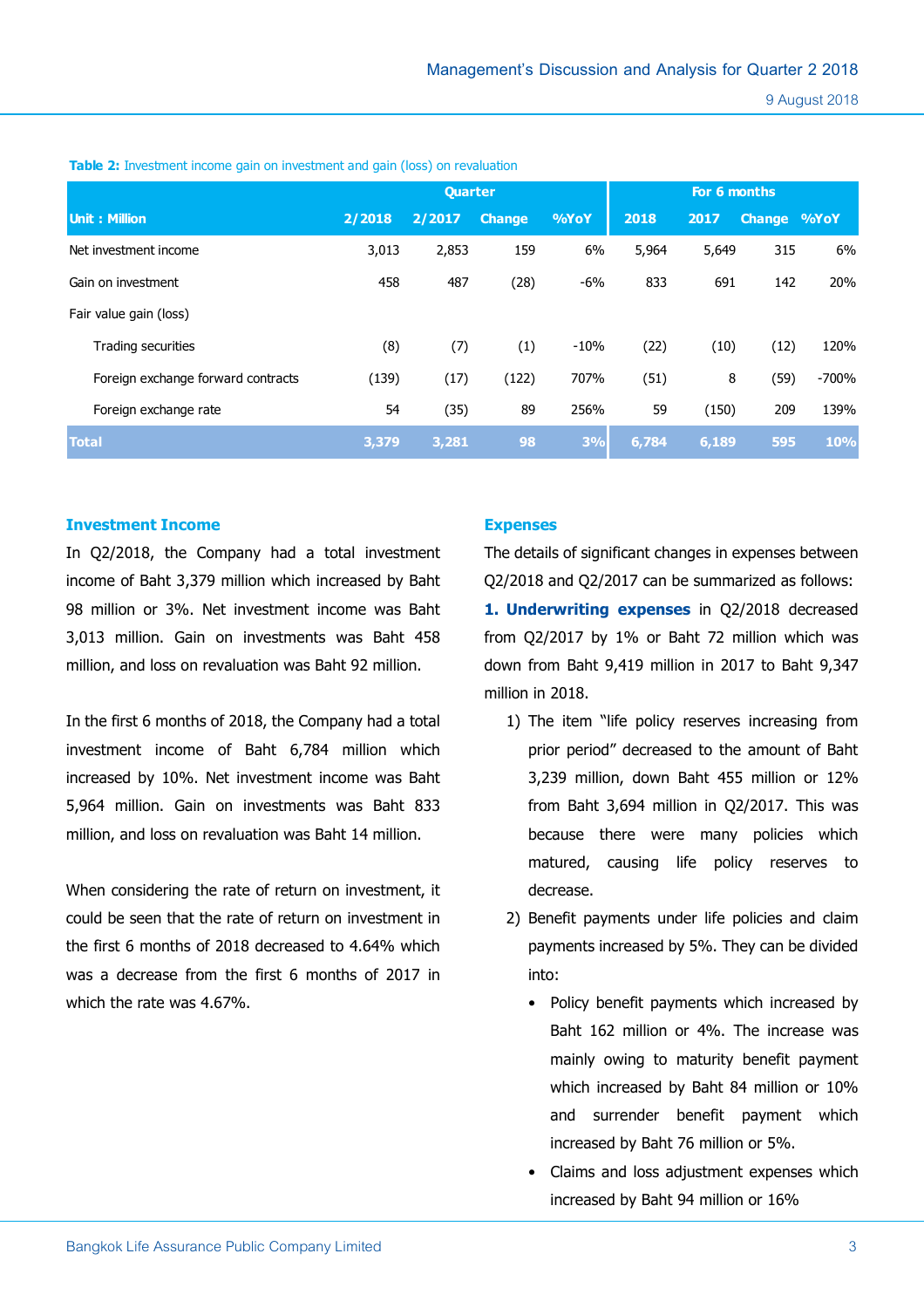- 3) Commissions and brokerage increased by Baht 87 million or 12%, from Bath 732 million in the Q2/2017 to Bath 819 million in the Q2/2018. There was such an increase due to the Company's concentrating on the sale of longterm products which incurred higher commission rate than short-term products and which had high profit margin and which offered high coverage for the insureds. It was also due to commissions of some products which had been revised upwards.
- **2. Operating expenses** for the Q2/2018 increased by 2% or Baht 10 million, from Baht 421 million in the Q2/2017 to Baht 431 million in Q2/2018. This was mainly due to an increase in human resources costs from the annual salary rise.

The details of significant changes in expenses for the first 6 months of 2018 and 2017 were as follows:

**1. Underwriting expenses** in the first 6 months of 2018 decreased from the first 6 months of 2017 by 2% or Baht 501 million which was down from Baht 23,592 million in 2017 to Baht 23,091 million in 2018.

- 1) The item "life policy reserves increasing from prior period" decreased to the amount of Baht 7,699 million, down Baht 3,561 million or 32% from Baht 11,260 million in 2017. This was because there were many policies which matured, causing life policy reserves to decrease and because the Company reversed LAT reserve in a sum of Baht 660 million in Q1/2018 due to the rising interest rate which allowed the Company to no longer set LAT reserve.
- 2) Benefit payments under life policies and claim payments increased by 24%. They can be divided into:
	- Policy benefit payments which increased by Baht 2,450 million or 27%. The increase was

mainly owing to maturity benefit payment which increased by Baht 1,407 million or 102% and contractual benefit payment which increased by Baht 658 million or 16%.

- Claims and loss adjustment expenses which increased by Baht 71 million or 5% from death claims which increased by 16%
- 3) Commissions and brokerage increased by Baht 305 million or 19%, from Bath 1,564 million in the first 6 months of 2017 to Bath 1,869 million in the first 6 months of 2018. There was such an increase due to the Company's concentrating on the sale of long-term products which incurred higher commission rate than short-term products. It was also due to commissions of some products which had been revised upwards.
- **2. Operating expenses** for the first 6 months of 2018 increased by 4% or Baht 34 million, from Baht 791 million in the first 6 months of 2017 to Baht 825 million in the first 6 months of 2018, from the reasons given in part of operating expenses for the Q2/2018.

# **Profit for the Period for Separate Financial Statement**

The Company posted a net profit for Q2/2018 in a sum of Baht 1,182 million, a decrease by Baht 47 million or 4% from a net profit of Baht 1,229 million posted in Q2/2017. This was a result of net premium written which decreased by 4%, and operating expenses which increased by 2%, from the reasons given in the part of operating expenses.

In the first 6 months of 2018, the Company posted a net profit in a sum of Baht 2,941 million, an increase by Baht 783 million or 36% from a net profit of Baht 2,157 million posted in the first 6 months of 2017.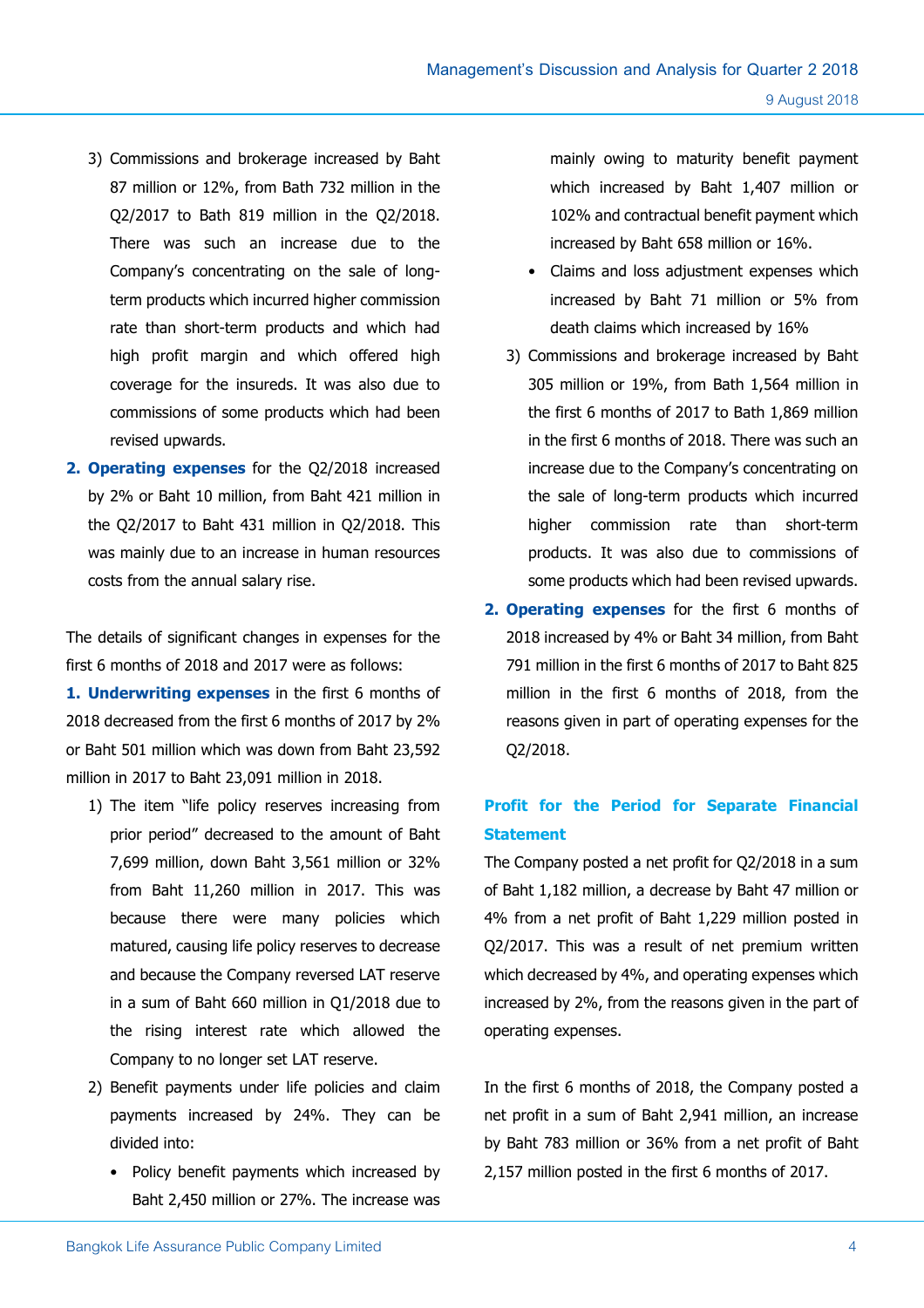# **Profit for the Period for Consolidated Financial Statement**

The consolidated financial statement for Q2/2018 posted a profit of Baht 1,227 million, an increase from a net profit of Baht 1,220 million posted in Q2/2017 by Baht 7 million or 1%, from the reasons given in the part of separate financial statement**.** 

The consolidated financial statement for the first 6 months of 2018 posted a profit of Baht 2,980 million, an increase from a Baht 2,141 million net profit posted in the first 6 months of 2017 by Baht 839 million or 39%.

# **Financial Position Summary**

**Table 3: Financial Position Summary** 

#### **Assets**

Total assets as of June 30, 2018 grew from December 31, 2017 by 2% or Baht 7,482 million which was mainly due to investment assets which increased by Baht 5,158 million or 2%.

#### **Liabilities**

Total liabilities as of June 30, 2018 increased from December 31, 2017 by 2%, mainly from life policy reserve which rose by Baht 7,699 million or 3% in accordance with the increasing life policy reserve of inforce policies in line with the insurance coverage period and new policies received during the period.

#### **Shareholders' Equity**

Shareholders' equity decreased by Baht 545 million or 1%, from Baht 38,786 million as of December 31, 2017 to Baht 38,241 million as of June 30, 2018 due to the decrease in stock value.

| <b>Financial Position</b>            | As at 30 Jun 2018 |            | As at 31 Dec 2017 |             | <b>Change</b> |               |
|--------------------------------------|-------------------|------------|-------------------|-------------|---------------|---------------|
| <b>Unit: Million</b>                 |                   |            |                   |             |               | $\frac{9}{6}$ |
| Assets                               |                   |            |                   |             |               |               |
| Cash and cash equivalents            | 5,644             | 2%         | 3,877             | $1\%$       | 1,767         | 46%           |
| Premiums due and uncollected         | 2,338             | 1%         | 1,910             | $1\%$       | 427           | 22%           |
| Accrued investment incomes           | 2,401             | $1\%$      | 2,458             | $1\%$       | (56)          | $-2%$         |
| <b>Investments</b>                   | 300,326           | 95%        | 295,169           | 96%         | 5,158         | 2%            |
| Premises and equipment               | 1,352             | 0%         | 1,341             | 0%          | 10            | $1\%$         |
| Other assets                         | 4,151             | 1%         | 3,974             | 1%          | 177           | 4%            |
| <b>Total assets</b>                  | 316,211           | 100%       | 308,729           | <b>100%</b> | 7,482         | 2%            |
| Liabilities and equity               |                   |            |                   |             |               |               |
| Life policy reserves                 | 264,294           | 84%        | 256,595           | 83%         | 7,699         | 3%            |
| Other insurance contract liabilities | 9,378             | 3%         | 9,383             | 3%          | (5)           | $0\%$         |
| Other liabilities                    | 4,297             | 1%         | 3,964             | $1\%$       | 333           | 8%            |
| <b>Total liabilities</b>             | 277,970           | 88%        | 269,943           | 87%         | 8,027         | 3%            |
| Total equity                         | 38,241            | <b>12%</b> | 38,786            | 13%         | (545)         | $-1\%$        |
| <b>Total liabilities and equity</b>  | 316,211           | 100%       | 308,729           | 100%        | 7,482         | 2%            |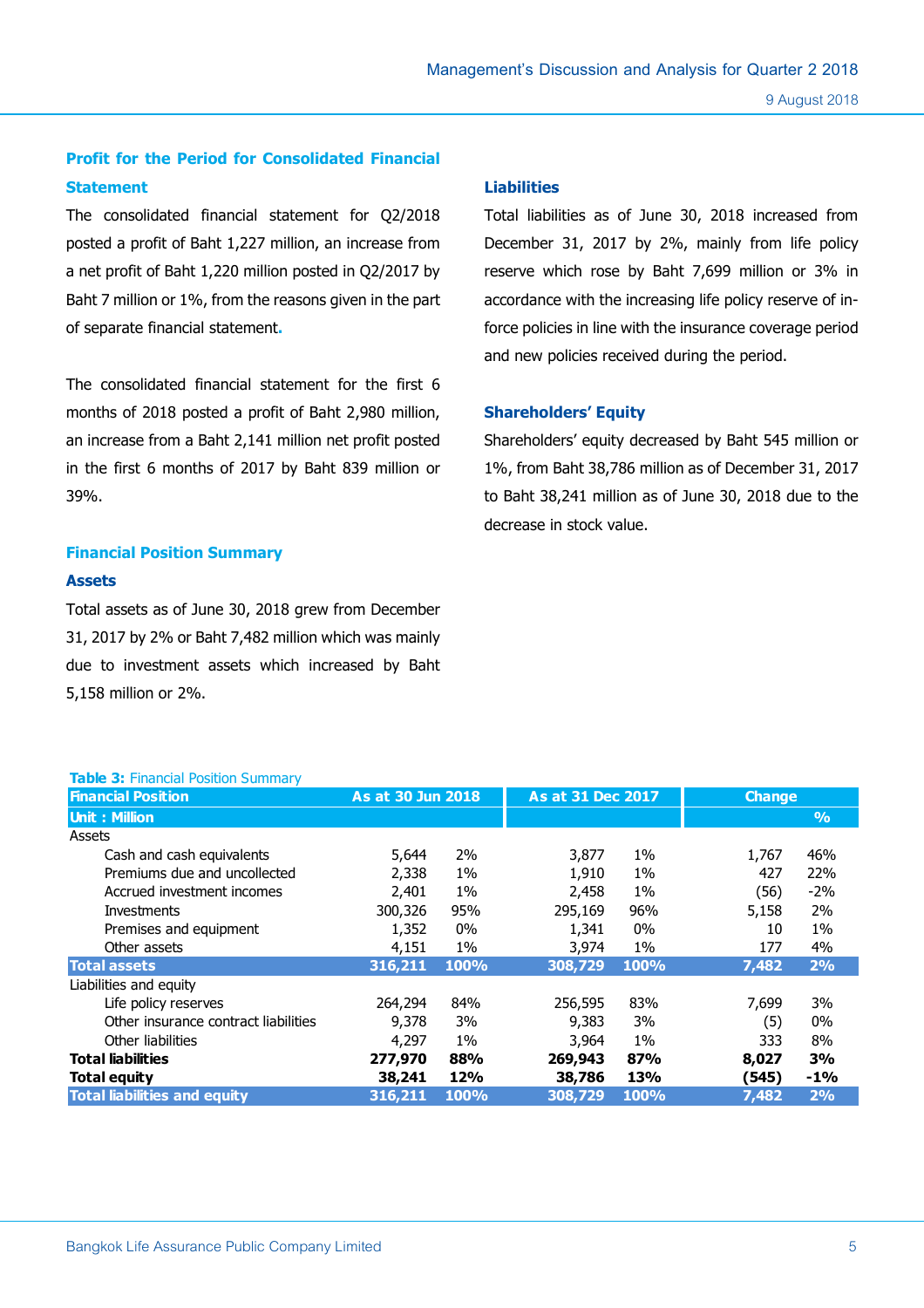### **Table 4:** Cash Flows

| Unit: Million                        | <b>Statement of cash flows</b> |          |               |         |  |  |  |
|--------------------------------------|--------------------------------|----------|---------------|---------|--|--|--|
| For 6 months                         | 2018                           | 2017     | <b>Change</b> |         |  |  |  |
| Source (used) of fund                |                                |          |               |         |  |  |  |
| Operating activities                 | 2,202                          | (7, 873) | 10,075        | 128%    |  |  |  |
| Investment activities                | (60)                           | (142)    | 81            | 58%     |  |  |  |
| Financing activities                 | (375)                          | (338)    | (37)          | $-11%$  |  |  |  |
| Net increased (decreased) in cash    | 1,767                          | (8, 352) | 10,119        | $-121%$ |  |  |  |
| Cash and cash equivalents -beginning | 3,877                          | 13,021   | (9, 144)      | $-70%$  |  |  |  |
| Cash and cash equivalents -ending    | 5,644                          | 4.668    | 976           | 21%     |  |  |  |

Cash and cash equivalents as of June 30, 2018 and 2017 were Baht 5,644 million and Baht 4,668 million. The increase in cash and cash equivalent amounted to Baht 1,767 million and the decrease amounted to Baht 8,352 million, between the periods of 2018 and 2017, respectively. This was primarily owing to cash flows from operating activities.

Regarding cash flows of the first 6 months of 2018, the Company had cash flows earned from operating activities in the amount of Baht 2,202 million whereas in the first 6 months of 2017, funds spent from operating activities amounted to Baht 7,873 million due to the following entries:

1) Net premiums written were in a sum of Baht 20,614 million in the first 6 months of 2018, decreasing by Baht 323 million from Baht 20,937 million in the first 6 months of 2017.

- 2) Interests received, dividends received, and other investment incomes amounted to Baht 6,857 million in the first 6 months of 2018, an increase of Baht 607 million from the first 6 months of 2017.
- 3) Benefits payments under life policies and loss incurred on direct insurance increased by Baht 2,407 million from Baht 10,580 million in 2017 to Baht 12,987 million in 2018.
- 4) Investments in securities and general investments decreased by Baht 12,512 million from Baht 20,802 million in the first 6 months of 2017 to Baht 8,290 million in the first 6 months of 2018.

# **Capital Adequacy under Risk-Based Capital: RBC**

As required by laws, the Company maintained capital adequacy ratio as of June 30, 2018 at  $241\%<sup>1</sup>$  which decreased from 252% as of December 31, 2017. The ratio is still double the minimum level required by law.

#### **Table 5:** Financial Ratios

| <b>Financial ratio</b>                  | <b>Quarter</b> |        | For 6 months |        |  |
|-----------------------------------------|----------------|--------|--------------|--------|--|
|                                         | 2/2018         | 2/2017 | 2018         | 2017   |  |
| NI / Total income                       | 10.6%          | 10.9%  | 10.7%        | 8.0%   |  |
| NI / Net premium                        | 15.7%          | 15.5%  | 14.5%        | 10.5%  |  |
| Life policy reserve / Net premium       | 43.0%          | 46.6%  | 38.0%        | 54.8%  |  |
| Underwriting expenses / Net premium     | 124.0%         | 118.9% | 113.9%       | 114.8% |  |
| Operating expenses / Net premium        | $5.7\%$        | 5.3%   | 4.1%         | 3.9%   |  |
| Investment assets / Total asset         | 96.8%          | 96.5%  | 96.8%        | 96.5%  |  |
| Investment assets / Life policy reserve | 115.8%         | 116.0% | 115.8%       | 116.0% |  |
| NI / Average investment assets          | 4.76%          | 4.86%  | 4.64%        | 4.67%  |  |
| NI / Average equity                     | 12.1%          | 12.7%  | 15.3%        | 12.6%  |  |
| NI / Average assets                     | 1.5%           | 1.6%   | 1.9%         | 1.5%   |  |
| Car ratio $1$                           | 241%           | 253%   | 241%         | 253%   |  |

 $1$ This ratio has not been reviewed and audited by CPA.